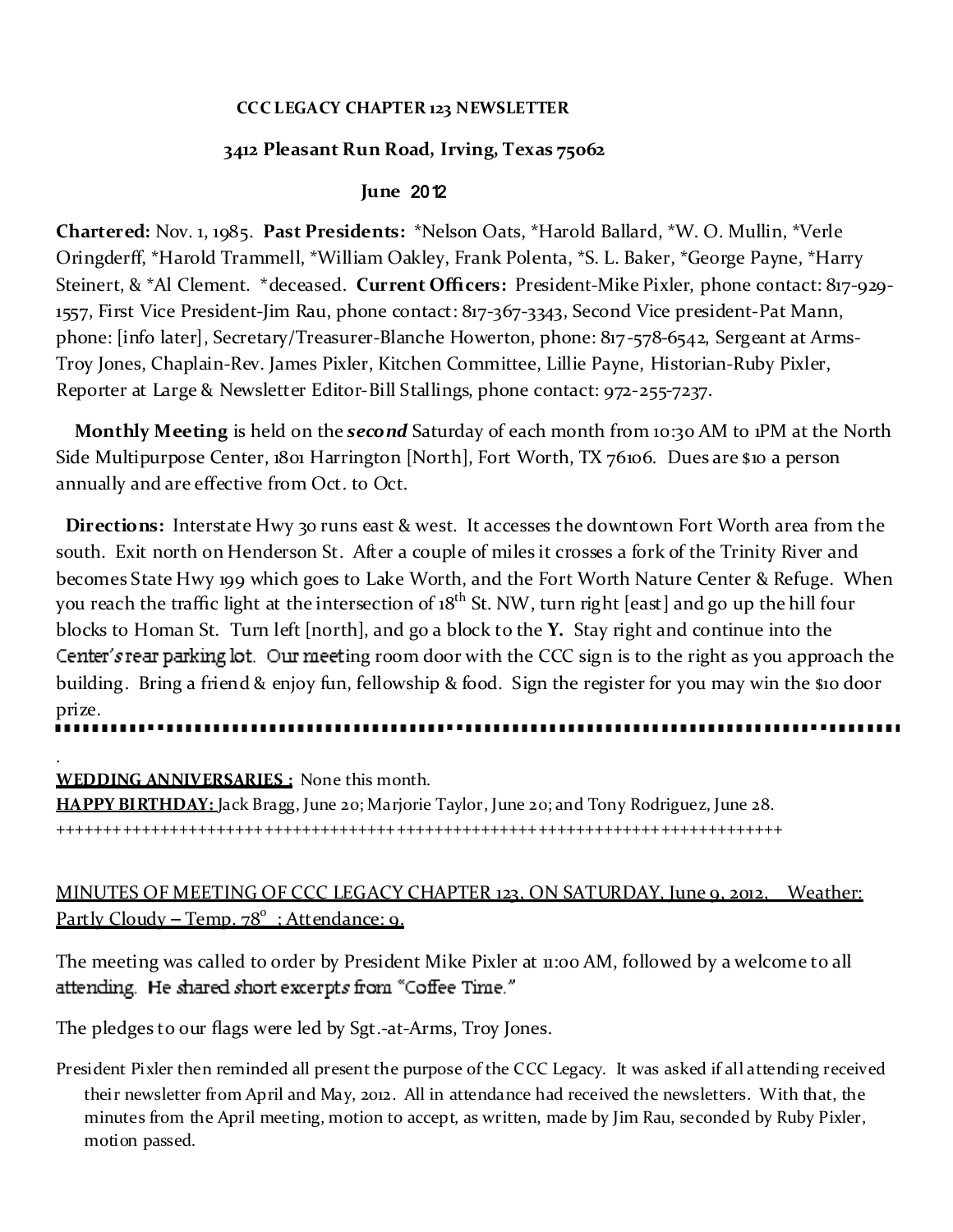- Next the minutes from May, 2012, motion to accept, as written, made by Troy Jones, seconded by Tony Rodriguez, motion passed.
- The financial report was tabled, until Secretary/Treasurer, Blanch Howerton made the necessary deposits to bring the account up to date, motion to table made by Ruby Pixler, seconded by Bill McKee, motion to table passed.
- There were no anniversaries noted for the month of June. Three birthdays were noted. We sang "Happy Birthday" to Tony Rodriguez, 28 June.
- There was no old business. Under new business, it was announced the chapter is looking for a replacement chair for the kitchen committee. Lillie Payne is unable to attend the meeting due to health reasons. As always Lillie is missed by those who attend. There were no volunteers for the position, however several of the members stated they would help, as they could with the meals.
- As part of the photos taken program, President Mike Pixler and 1<sup>st</sup> Vice President Jim Rau presented the buffalo Boogie 2012, and the tour taken by the chapter at the Fort Worth Nature Center & Refuge. The photo presentation included the photos taken of the participants of the run/walk, in the morning, with the members of the chapter on tour in the afternoon. Thanks to chapter member, Suzanne Tuttle, for our guide on the tour. A fun time was had by all! Several members want another trip. More to follow. The Can was passed, followed by the drawing of the \$10 door prize. Troy Jones won the \$10 and gave it back to the chapter with the understanding it would go toward his dues for next year, which are due in October of each year. This is the reason for the increase to \$10.
- Jim Rau, 1<sup>st</sup> Vice President, offered the blessing. Motion to adjourn made by Tony Rodriguez, 2<sup>nd</sup> by Troy Jones, motion carried. We adjourned at 12:19 PM.

A wonderful meal was enjoyed by the CCC Legacy Chapter 123 family.

Respectfully Submitted by,

Blanche Howerton, Sec./Treas.

### **THE PRESIDENT'S CORNER**

### **The Sub ject for This Corner is:**

If you were one of the nine members who attended the meeting this past Saturday; two items, first, thank you for being there. After all it's only once a month. Second, even though it has been said it's a sign of weakness, I apologize; for what? Perhaps some of the members present were offended when I went into a rant about the lack of attendance at the meeting. After all, it's only once a month.

Sometimes I forget that people do have a life outside the CCC Legacy Chapter 123. I'm not sure what that may be, but I was told they in fact do have one. Just kidding! As we work, play, and commute in our daily lives, whatever happens; happens. I personally am careful of what I do, not to injure myself. What if I can't make it to my mother's? What if I'm not able to call that ballgame? What if I'm not able to conduct the meeting? After all, it's only once a month, right? The answer which was so kindly shared with me is, it'll go on anyway. Get over it! OK, I'll work on it in the future.

Perhaps I'll get over it; maybe not. We'll see. I still have a problem with officers not being at a meeting, but I'm working on it. I understand previous engagements, even though I feel it should be made around a chaptermeeting. After all, it's only once a month. I do understand health problems. Don't like them, but I do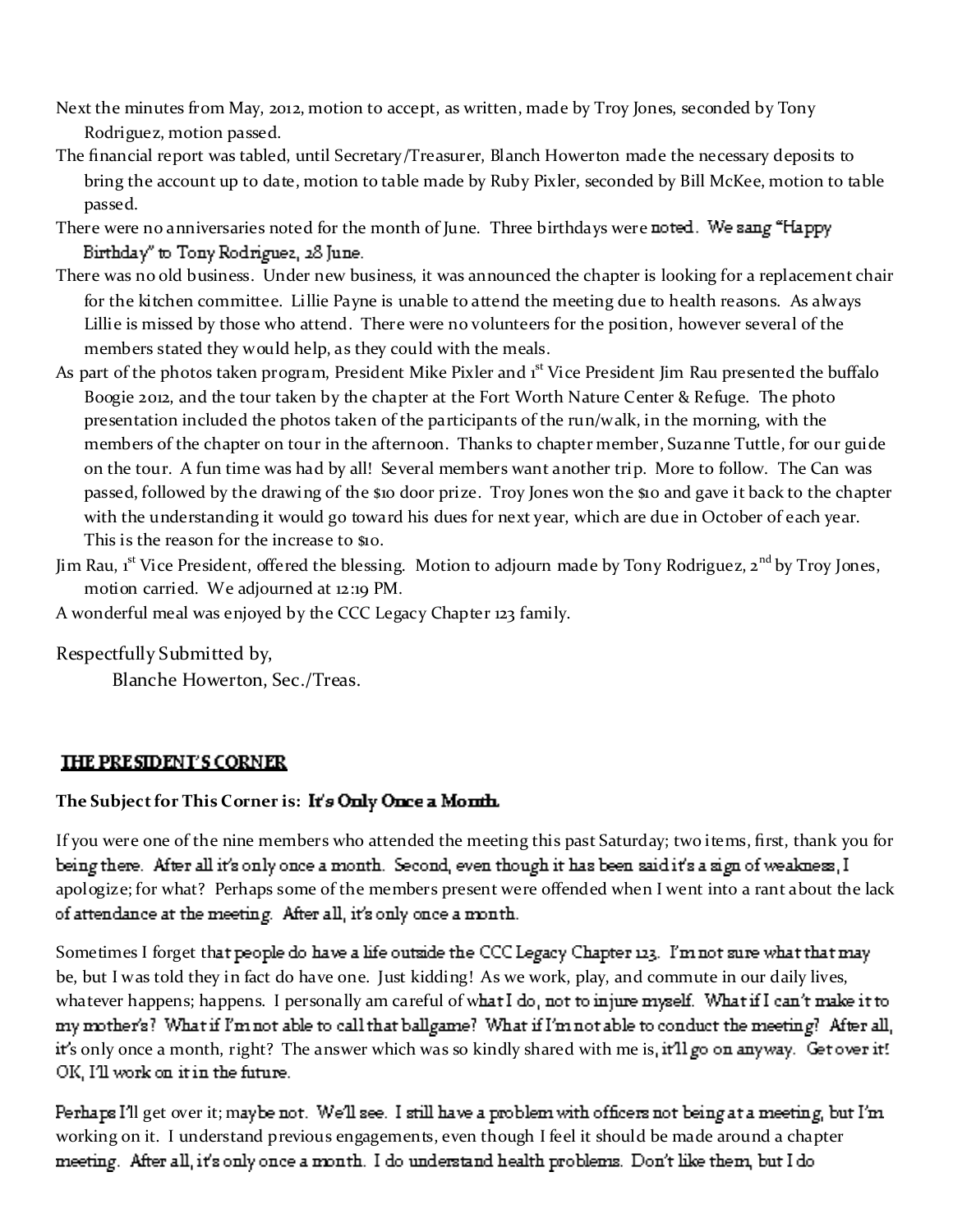understand them. As we all are maturing with age, we just have to be a bit more careful. We don't move as fast as we used to; our sight is going; and let's not get into our personal lives. The point being we need to take better care of ourselves. After all, we have a meeting to attend, once a month. For some of us, it's about the only time we leave the house; except for doctor's appointments, or to go to the store. Let's not take that away from ourselves. After all, it's only once a month.

Next once a month is the 14<sup>th</sup> of July, 2012. Hope to see you all there. Until we meet again, be safe and take care.

Mike Pixler, President, CCC Legacy Chapter 123

# **Chapter Eternal**

As many of you know by now, we have lost one of our dearest members, and one who was in many ways, the backbone of CCC Legacy Chapter 123 for many years, namely Curtis O. Greer, Jr. Curtis died on Saturday, June 16, 2012, with his wife, LaVaughn and their family by his side. He was born on October 13, 1923, in Fort Worth, Texas. He joined the CCC in 1939 at age 16, his mother having signed the papers saying that he was 17. It was a sign of the times. He served in a Soil Conservation Camp at Waxahachie, Texas, along with two current members of our chapter, Richard Crooks and Bill McKee, until 1940, at which time he joined the U.S. Army. In World War II he served as a medic earning the Bronze Star and the Purple Heart. He retired from the Army as a Captain in 1961. Curtis and LaVaughn married in 1943; a marriage that lasted for 68 years. Curtis was Secretary/Treasurer, Newsletter Editor, and Historian for our Chapter 123. He wore a lot of hats, and wore them well. Dennis Greer, son of Curtis and LaVaughn, and several of their grand-children, gave moving tributes and memories of Curtis at their church funeral service. This was followed by a long processional to the Dallas-Fort Worth National Cemetery where Curtis was honored with a full military burial service.

Our friend, fellow member, and CCC Historian for Texas Parks and Wildlife Department, Janelle Taylor, passed along the following written remembrances by Curtis for the TPWD:

# **CCC** Reflections - by Curtis O. Greer, Jr.

"In the spring of 1939 our family had some real financial needs. I don't know how she did it, for I was under age, but my mother got a quota for me to go into the CCC. I left Fort Worth with several other fellows on the train and we were sent to Cleburne [Texas] for processing. This was an all day deal [today I can drive it in about 45 minutes]. They were building the state park there and were working on the dam which would contain the lake. They had the large 40 man barracks and a wonderful mess hall. I had never tasted food as good. The minimum weight was 110 pounds and I checked in at 109, so they sent me to the mess hall to eat a pound of food [mostly bananas] so I could meet the requirements. Today I tell people that was 57 years and over 100 pounds ago! We didn't stay in Cleburne long. They sent us to the Soil Conservation Camp at Waxahachie.

After work hours we reverted to Army control. Our Commanding Officer was Captain Robert Evans. He was short of stature, but long on Military discipline. He was strict but fair. I was impressed with the Reveille and Retreat Formations. We ate family style. Everyone entered and sat down, then the signal was given to start eating. We had platters and bowls of food at each table. Table waiters would refill them as necessary. I learned very quickly that 'SHORT-STOPPING' was a real No-No, especially if conmutted by a ROOKIE.' If someone at the far end of the table asked that an item be passed, it went directly to him. You didn't stop it in between and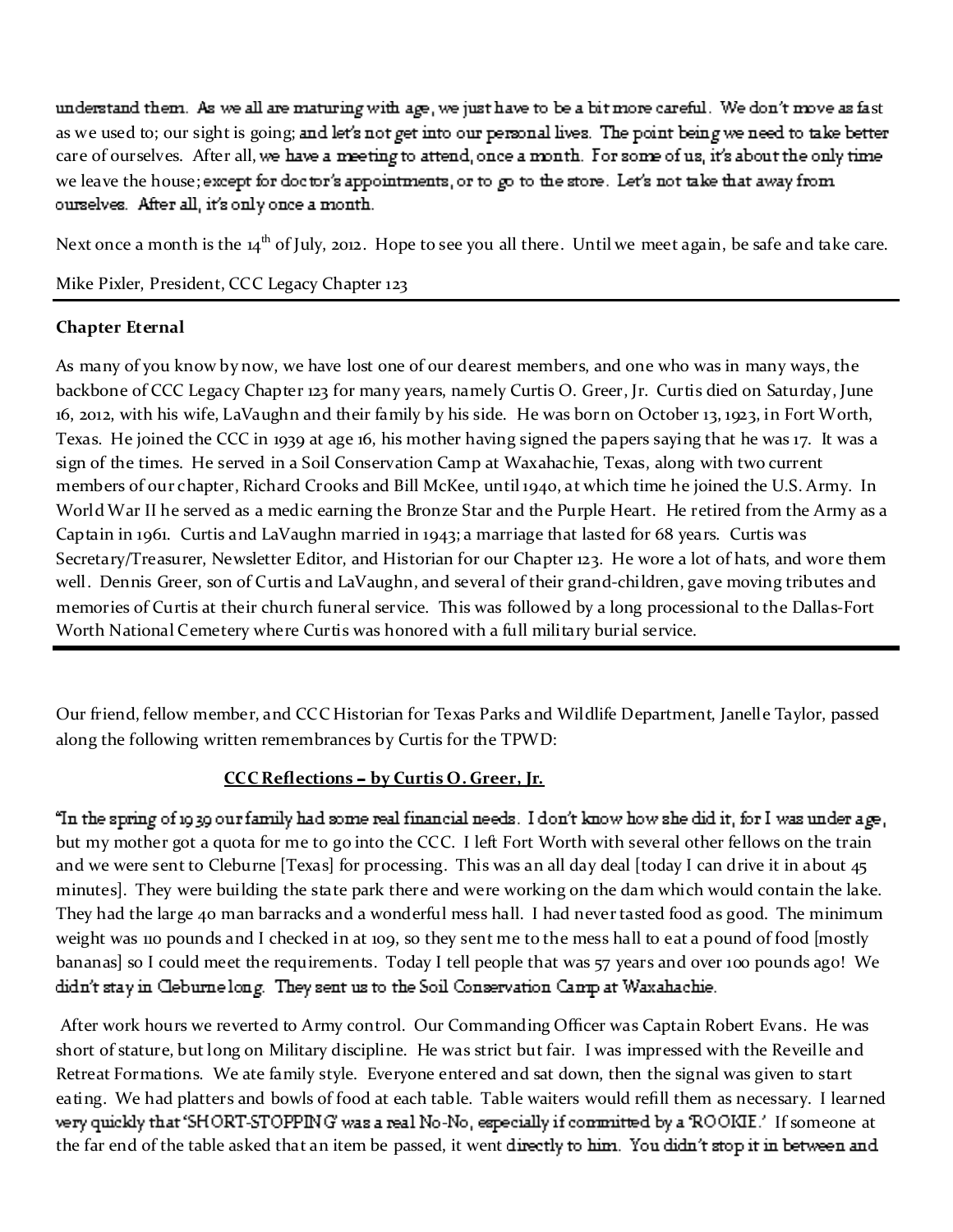put some on your plate. We all took our turns serving as kitchen police [KP] and table waiters. This was done by roster.

We were only a mile from town, so we didn't have a Doctor. We did have a dispensary and a Medical Technician. About every 6 months, a traveling Dentist would come through and everyone sweated out his dental survey and hoped no cavities were present. He had an assistant with him whose job was to pump a pedal which turned the drill bit. You can imagine how slow the RPM was. We didn't get deadening shots either! I still get the HE-BE-GEE-BEES when I remember those dental visits.

I had the usual 'ROOKIE' tricks and jokes pulled on me, such as asking at each barracks for the key to the playground and searching under the seats of the trucks in the motor pool for the double-clutch. Later I would enjoy pulling this stuff on newly arriving enrollees.

Today the name 'CHICICIN' means you are a coward, but in those days, any very young, inexperienced fellow was called 'CHICICIN.' I carried that name for years and thought I would never get rid of it.

An enrollee was paid \$30 a month. He kept \$8 and \$22 was sent home to his family. After my 18 months of duty, I transferred to the Army and took a pay cut to \$21 a month. I still sent \$10 a month home. An Assistant Leader made \$36 a month and a Leader earned \$45. My leader was Charlie Brock. He was like a father to me. I worked hard for him. He was like Captain Evans, STRICT but FAIR.

We were working one cold winter day near Ennis, Texas. A turning plow had prepared the soil and we lined up on our knees and would shake the dirt from the grass. I t would be placed in piles and later loaded on trucks, taken to Camp and wet down. The next day it would be planted in terraces which had been constructed in other locations in the County to fight soil erosion. A Texas blue norther had blown in and it was COLD, COLD. About 10 AM seven guys stood up and said they wanted to be taken back to Camp. They couldn't work any longer in that cold. Charlie obliged them. When we returned to Camp that afternoon, they were gone, along with their DISHONORABLE DISCHARGES rendered by Captain Evans. There was no long drawn out trial or defense, no review of workers' rights, no postponement, no suspended sentence, no excuses. The facts were they had violated the terms of their contract by refusing to work. Now, there were seven quotas available which were immediately filled. I've thought about that experience a lot and I'm proud that I stuck it out and did my job, although I was only 16 years old. They were grown men and didn't stick it out. I think I became a man that day.

### CCC CAMP LIFE REFLECTIONS

One of our first duties when we arose in the morning was to beat the dust out of our GI [Government Issue] blanket - although there really wasn't any dust. We used this instrument with heavy wires attacked to it and a handle to hold it by. Something like a heart-shaped tennis racket. This would make a loud popping sound when we hit the stretched blanket with it. With about 200 boys doing this all at once, it sounded like machine gun fire. Years later I talked to some people who lived near the camp and they remembered the popping noises coming from the camp. In fact, they could set their watches by it. You could always tell a 'rookies' blanket because it still had the fuzz on it, but a veterans' blanket was thread bare from the many beatings and the US that was stenciled on it was hardly legible.

A lot of emphasis was placed on making up your bed properly. The blanket had to be stretched so tight that, if the Inspector tossed a coin on it, it would bounce right back up. The US had to be in just the right place and the 'white collar' of the top sheet lined up with that of everyone else's sheet. I think the inspections in the CCCs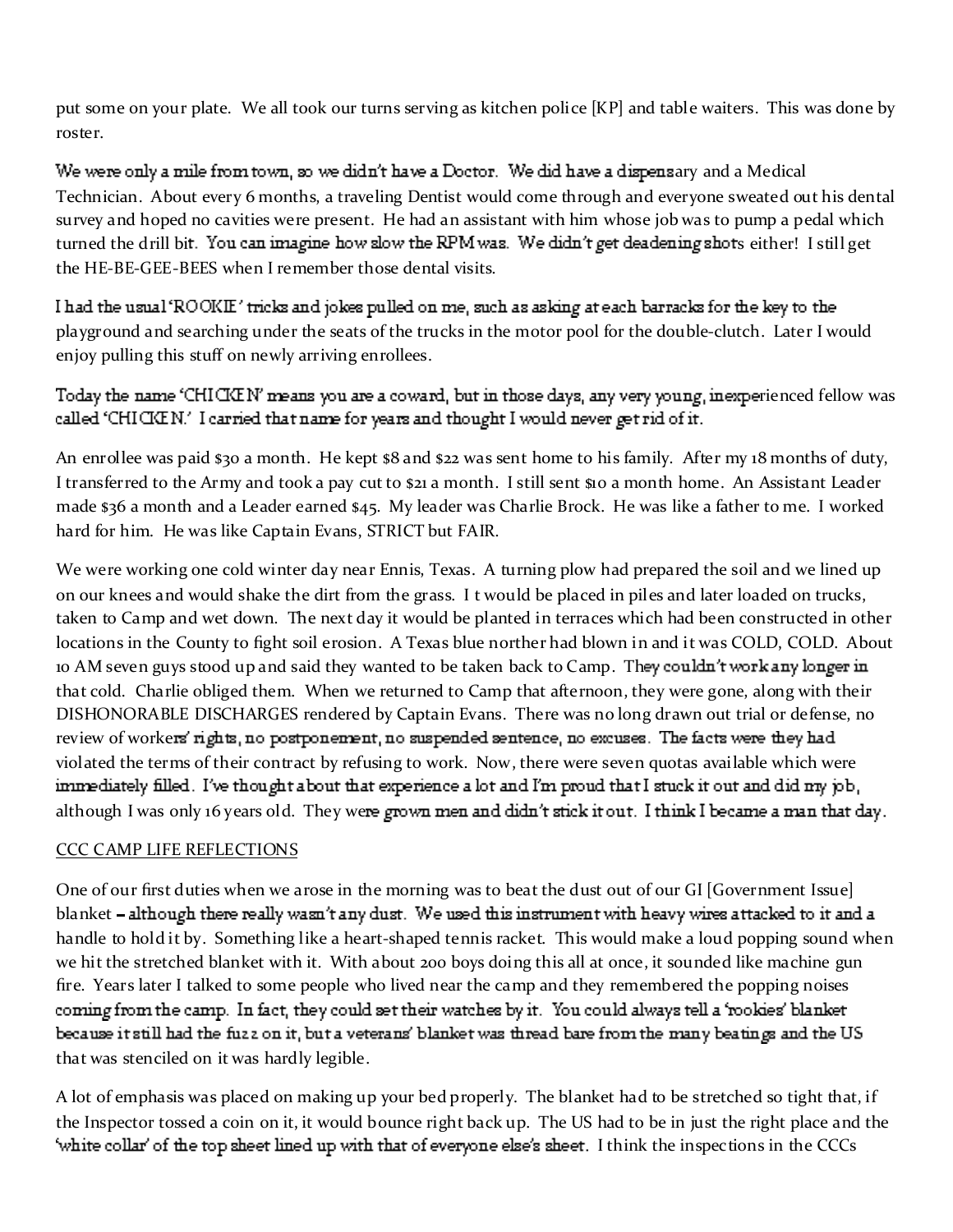were probably more thorough than the ones I experienced late in my Army career. [Don't tell my ex-First Sergeant that!]"

### CCC ON THE JOB REFLECTIONS

We rode to and from work each day on these green colored trucks. As best I can remember, they were

Internationals, GMCs, or Chevrolets. Being a truck driver was one of the best jobs at camp. We referred to the trucks as State trucks,' although I'm sure they belonged to the Soil Conservation Service for we were a SCS camp. They had stake beds with high sideboards and wooden benches across the center to sit on. A large wooden tool box was located up front with an enrollee positioned on the tool box as a look-out. In case of a low hanging tree or some other obstruction, he would shout a warning to 'duck' or holler 'tree limb' or whatever.

Also, no one smoked 'ready rolled' cigarettes on the job. Even at a dime a pack they were still too expensive, so everyone who smoked [unfortunately most of them did smoke] rolled their own with Golden Grain, Duke's Mixture, or Bull Durham "Ready Rolls' were saved for Saturday night and 'doing the town' or going to the picture show. Anyhow, when the truck was moving along at a good clip, especially if the wind was blowing, it was the guard's job to shout 'Durham in the air!', when someone started to roll one up. I the tobacco got into your eyes, it would burn like fire! So, everyone closed their eyes until after the crisis passed. When we returned from a hot summer day's work in the field and the blue denims were streaked with white, we knew we had a salt loss and had to take salt tablets. Just think, the CCC boys made 'Blue denims' popular. Of course, the loose fitting shirts and pants we wore couldn't compare with today's designer jeans. Wonder why the floppy hat we wore never became popular?

### CCC WORK DAY REFLECTIONS

During the noon lunch break, I had 'horse-played with my buddy. I noticed the Soil Conservation Service foreman give me the eye every now and then. After chow, we went back to our duties of constructing the six strand barb wire fence. The assistant Leader immediately assigned me to dig a corner post hole. I was digging away and feeling sorry for myself and said out loud, [but to no one in particular], "Old Burr Head is responsible for me getting this corner-hole assignment." I was in a bent-over position with the post hole diggers in hand, much like the center on a football team just prior to the snap. Between my legs and directly behind me, in the quarterback position, I saw a pair of pants legs. They were of the light green color of the Soil Conservation Service uniform. I immediately realized it was old 'Burr Head' himself! I just kept working and hoped for the best. Finally, he disappeared. Nothing ever came of it. I think he felt sorry for me or was afraid he couldn't keep a straight face if he confronted me.

# CCC REFLECTIONS: AFTER WORK, WEEK ENDS, AND EVENINGS

This was the fun time. We worked Monday through Friday and, if you passed the Saturday morning inspection, you had the week end off. We were stationed only one mile from the town of Waxahachie and we could walk that easy. Enrollees weren't allowed to have cars, but of course, some of the fellow did have cars and kept them stashed at near4by farm houses. It was a real treat if one of these guys invited you to take a ride to a nearby town, Hillsboro, Ennis, or even Big 'D' [Dallas].

There was a dance hall at Waxahachie and, although I couldn't dance [and I never learned], some of us would always go to watch and listen to the juke box. This is where I learned all about the music of Bob Wills and his Texas Playboys and Ernest Tubb. Also, there was a textile mill in town and the girls from that area were always